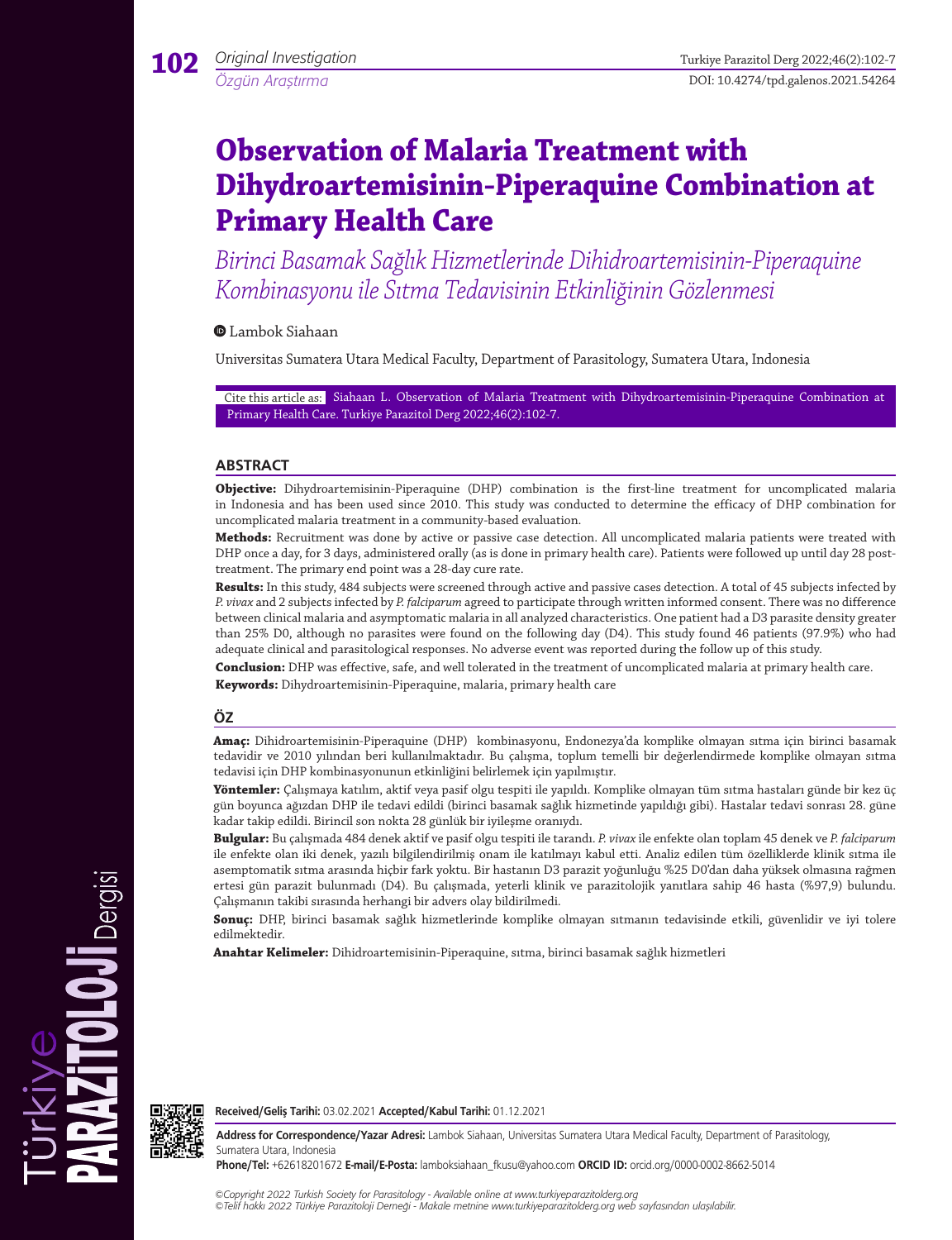## **INTRODUCTION**

Malaria is still a public health problem in Indonesia. Actions to control and eliminate malaria need to be supported by evaluating the accuracy of the diagnosis and the efficacy of the antimalarials used. The use of artemisinin-based combination therapy (ACTs) has become the main choice in Indonesia. It is widely accepted that ACTs provides the best available treatment for uncomplicated malaria (1). ACTs can slow down the development of resistance. ACTs is also very fast in clearing plasmodium in the blood, and has a gametocide effect to inhibit the spread of malaria transmission (2).

The artesunate-amodiaquine combination is an Artemisin derivative that was widely used in malaria endemic countries in early 2000s, including Indonesia. However, there have been many reports stating a decreased efficacy of the Artesunate-Amodiaquine combination. Thwing, in their study in South Kenya, found that 31.1% of the Artesunate-Amodiaquine combination treatment has failed (3). A related research in Timika also reported treatment failure by 22% (4). Artemisin combination side effects are often the reasons why patients did not adhere to the treatment process (5). The decrease in efficacy of the Artesunate-Amodiaquine combination has been followed up by changes in treatment patterns, replacing the drug combination with other artemisinin derivatives, namely the dihydroartemisinin-piperaquine (DHP) combination (1).

As the most reliable antimalarial combination at this time, the use of the DHP combination should receive serious attention. Hasugian found that the efficacy of the DHP combination treatment was still superior to the artesunate-amodiaquine combination (4). Similarly, Tjitra found that the efficacy of the DHP combination was still above 95% (6). Overall, although there have been reports of decreased efficacy, this DHP combination is still superior to other artemisinin derivatives. Therefore, routine monitoring of the therapeutic efficacy of ACTs is essential in making timely changes of treatment policy. It can also help to detect early changes in the parasite susceptibility to antimalarial drugs (1). This study was also conducted as an effort to achieve the elimination of malaria by 2030 in Indonesia.

## **METHODS**

## **Study Design**

This study was a prospective observation of the clinical and parasitological response to directly observed treatment for malaria. The World Health Organization (WHO) standard protocol for the assessment of the efficacy of antimalarial drugs for 28 days was modified according to existing conditions in public health services (7).

This was a part of a research to establish a diagnostic model for patients with asymptomatic malaria in hypo endemic area from 2015 to 2019. The therapy observation data was specifically collected from February 2018 to December 2018 in 2 Primary Health Care and 5 villages in the study area. The study was conducted in Batubara District, one of 13 malaria hypoendemic areas in North Sumatra Province. The study subjects were taken from the districts with the highest malaria prevalence, namely Tanjung Tiram and Labuhan Ruku Districts. This study was approved by the Health Research Ethical Committee, Medical Faculty, Universitas Sumatera Utara (decision number: 262/

KOMET/FK USU/2015). Data collection was only done after obtaining medical approval after an explanation (informed consent) by the subject or the subject's parents.

## **Patient Selection**

Subjects were people who live permanently around research location, selected by random sampling. They were obtained in two ways: Active case detection and passive case detection. Active case detection was carried out by visiting people who have a history of suffering from malaria in the last 2 years based on secondary data. Meanwhile, passive case detection was done by waiting for patients to visit the public health center. Subjects were collected by simple random method. Examination would be carried out after the subject received an explanation and gave an informed consent. The main criteria for subjects to be included in this study were: Subjects with age greater than 1 year and has written informed consent to participate in the study. Pregnant or lactating mothers and anyone with signs or symptoms of severe malaria were excluded from the study.

The diagnosis of malaria was established by performing microscopic examination by at least two trained microscopic experts. If differences in results are found, the final decision will be determined by the third examiner. All subjects were observed for 28 days. Follow-up microscopic examination was carried out on a fixed schedule on day 0, 1, 2, 3, 4, 7, 14, 21, 28, and every day the subject felt unwell. Thick and thin blood stains with Giemsa's stain were examined on the same day as the blood draw. The parasite density was calculated by counting the number of asexual parasites/gametocytes against the number of white blood cells (WBC) in thick blood films. Parasite density was expressed as the number of asexual parasites per microliter (µL) of blood. Density was calculated by dividing the number of asexual parasites by the number of WBCs counted, then multiplying by 5000 (assuming a WBC density of 5000 WBCs/ $\mu$ L). When the number of parasites was less than 10 per 200 WBCs in follow-up examination, counting was done against at least 500 WBCs. Blood slides were considered negative when the examination of 1000 WBCs did not reveal any asexual parasites.

The hemoglobin level is measured by the dipstick method [Easy Touch GHb meter, Lot HB15414B4T: Control: (N) 12-15 g/mL]. Axillary temperature was measured by digital thermometer. Condition of fever is defined by axillary temperature ≥37.5 °C. Meanwhile, other characteristics were obtained through interviews and observation.

A fixed-dose DHP regimen was given to subjects with uncomplicated malaria. One tablet of DHP (D-ARTEPP<sup>TM</sup> from Guillin Pharmaceutical Co. Ltd), consisted of 40 mg dihydroartemisinin and 320 mg piperaquine. DHP dosage was 2-4 mg/kg body weight/day dihydroartemisinin and 16-32 mg/kg body weight/day piperaquine, given for 3 days orally, in single dose per day on day 0, 1, and 2. All DHP doses were administered under supervision by a nurse or midwife designated by the principal investigator. Side effects are defined as signs and symptoms that occur after treatment has been initiated. Serious side effects are defined as death, life-threatening reactions, events requiring hospitalization or resulting in disability, or medical events requiring intervention.

The primary endpoint of this study was the treatment efficacy by day 28. The outcomes were evaluated with reference to the classification system suggested by the WHO, as follows: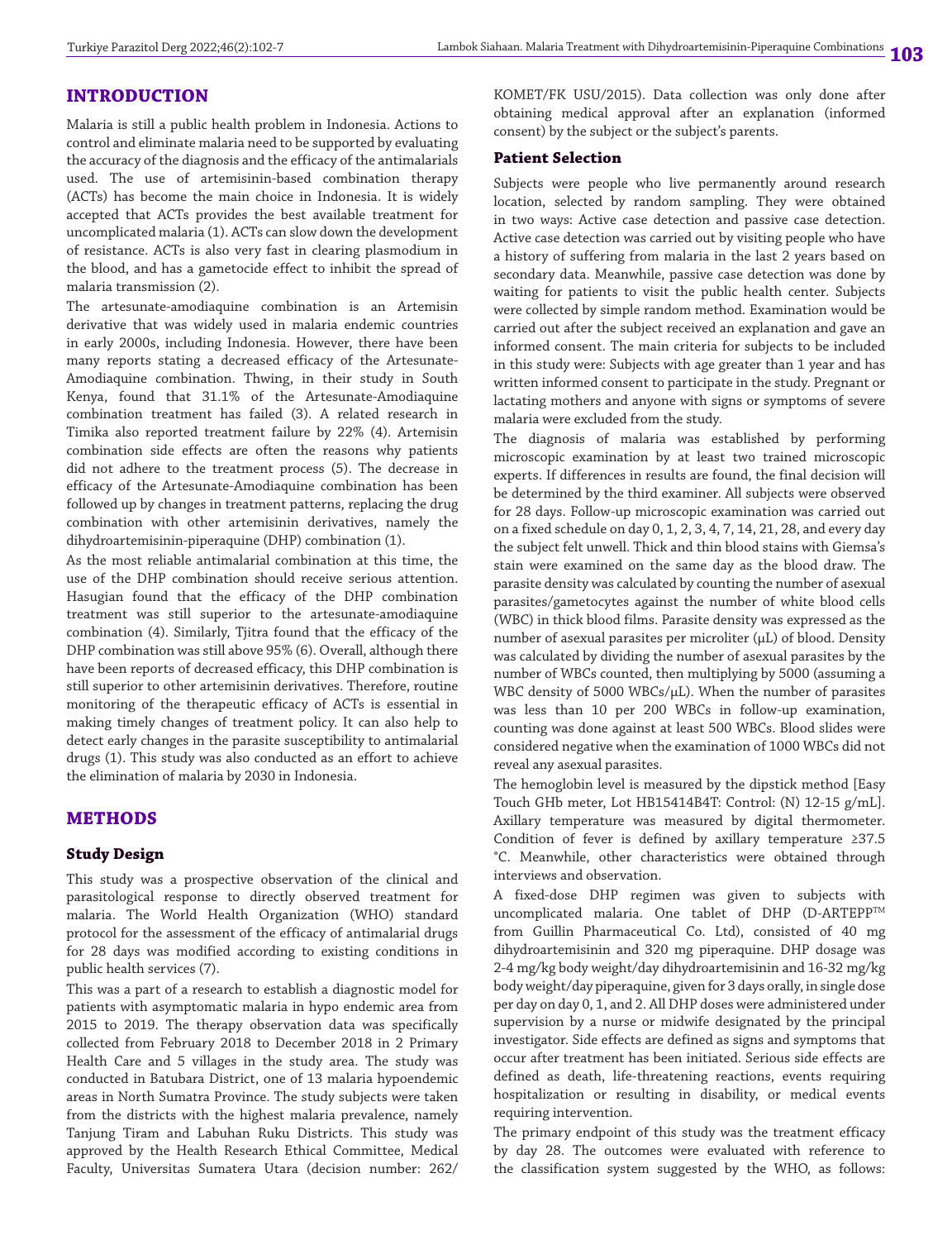Early treatment failure (ETF), late clinical failure (LCF), late parasitological failure (LPF) and adequate clinical and parasitological response.

#### **Statistical Analysis**

Categorical variables were presented as absolute and proportions (%). Quantitative variables were presented as means and standard deviations. Chi-square test was used to analyze significant differences of proportion, and t-test was used for differences in numerical values. Statistical analyses were conducted using SPSS 20 for Windows and checked before analysis.

## **RESULTS**

The baseline characteristics of enrolled study was summarized in Table 1. Among 484 subjects who were admitted as subjects of this study, 47 (9.7%) tested positive for malaria by microscopy, 45 (95.7%) tested positive by *Plasmodium vivax* and 2 (4.3%) tested positive by *Plasmodium falciparum.* All patients were successfully received followed up treatments with no drop-outs. There was no difference in sex (p>0.05) between the two groups. Subjects in the Malaria (+) group were younger, even though the age difference with Malaria (-) group was small (p>0.05). There was also no difference in fever (p>0.05), although difference between two groups' mean axillary temperatures were apparent (p<0.05). Meanwhile, there was a difference in the mean hemoglobin, where malaria patients appeared to have lower hemoglobin level. All patients who had fever at day 0 were not feverish anymore after taking DHP in the next day (D1). There were no adverse reactions or severe malaria.

The baseline characteristics of patients was summarized in Table 2. There were 24 patients without fever (asymptomatic malaria) and 23 patients with fever (clinical malaria). However, there was no characteristics difference between the two groups. There was no significant difference in all variables analyzed in the two groups (p>0.05).

The mean parasitic density on D0 started to decrease on D1 until D3, in both of clinical malaria and asymptomatic malaria. The decreased also occurred in gametocyte. There were no significant differences of parasitic density and gametocytes in all malaria patients (p>0.05). During D4, D7, D14, D21 and D28, there were no parasites found in the blood smears in all patients. The mean hemoglobin was higher in asymptomatic malaria than clinical malaria, although there was no significant difference (p>0.05).

The efficacy of the DHP combination in this study was shown in Table 3. There were 3 patients who had the same parasite density at D2 as D0, namely 2 patients with clinical malaria and 1 asymptomatic malaria. However, none of the patients

| Table 1. Baseline characteristics of study's population |                         |                         |       |  |  |  |
|---------------------------------------------------------|-------------------------|-------------------------|-------|--|--|--|
| <b>Variables</b>                                        | Malaria (+)             | Malaria (-)             | p     |  |  |  |
|                                                         | $(n=47)$                | $(n=437)$               |       |  |  |  |
| Spesies : Plasmodium vivax : Plasmodium falciparum, (%) | 45(95.7):2(4.3)         | $\overline{0}$          |       |  |  |  |
| Sex: Male: Female, %                                    | 42.6:57.4               | 48.3:51.7               | 0.455 |  |  |  |
| Fever: Yes: No. %                                       | 48.9:51.1               | 60.0:40.0               | 0.145 |  |  |  |
| Mean age $\pm$ SD (range), years                        | 18.74±12.804 (4-60)     | 21.72±14.878 (1-72)     | 0.141 |  |  |  |
| Mean axillary temperature $\pm$ SD (range), $\degree$ C | 37.55±0.529 (36.9-38.5) | 37.29±0.745 (36.2-38.4) | 0.004 |  |  |  |
| Mean haemoglobin $\pm$ SD (range), $g/dL$               | 12.09±0.852 (10.3-13.2) | 13.05±0.674 (10.1-14.0) | 0.000 |  |  |  |
| SD: Standard deviation                                  |                         |                         |       |  |  |  |

| <b>Table 2.</b> Baseline characteristics of malaria's patients       |                              |                             |       |  |  |  |
|----------------------------------------------------------------------|------------------------------|-----------------------------|-------|--|--|--|
| <b>Variables</b>                                                     | Clinical malaria             | Asymptomatic malaria        |       |  |  |  |
|                                                                      | $(n=23)$                     | $(n=24)$                    | P     |  |  |  |
| Sex : Male, female, %                                                | 43.5:56.5                    | 41.7:58.3                   | 0.900 |  |  |  |
| Fever: Yes: No, %                                                    | 52.2:47.8                    | 45.8:54.2                   | 0.664 |  |  |  |
| Mean age ± SD (range), years                                         | $16.87 \pm 11.833(4-19)$     | 20.54±13.676 (8-60)         | 0.331 |  |  |  |
| Mean axillary temperature $\pm$ SD (range), $\degree$ C              | 37.62±0.457 (37.9-38.5)      | 37.48±0.594 (36.9-37.4)     | 0.389 |  |  |  |
| Mean haemoglobin $\pm$ SD (range), $g/dL$                            | 12.06±0.926 (10.3-12.0)      | 12.13±0.794 (10.7-13.2)     | 0.786 |  |  |  |
| Mean asexual parasite density $\pm$ SD (range) on day 0, per $\mu$ L | 2740.87±1768.116 (2160-6320) | 2440.00±1370.598 (480-5600) | 0.517 |  |  |  |
| Mean asexual parasite density $\pm$ SD (range) on day 1, per $\mu$ L | 1206.09±876.925 (880-3480)   | 1055.42±629.327 (200-2240)  | 0.501 |  |  |  |
| Mean asexual parasite density $\pm$ SD (range) on day 2, per $\mu$ L | 1172.17±1094.012 (80-3560)   | 996.67±937.706 (0-2120)     | 0.557 |  |  |  |
| Mean asexual parasite density $\pm$ SD (range) on day 3, per $\mu$ L | 64.35±109.038 (0-360)        | 60.00±130.284 (0-440)       | 0.902 |  |  |  |
| Mean gametocyte density $\pm$ SD (range) on day 0, per $\mu$ L       | 442.17±214.835 (140-800)     | 487.08±250.191 (0-880)      | 0.513 |  |  |  |
| Mean gametocyte density ± SD (range) on day 1, per µL                | 73.04±37.951 (40-120)        | 77.50±46.555 (0-220)        | 0.721 |  |  |  |
| Mean gametocyte density ± SD (range) on day 2, per µL                | $6.96 \pm 15.502$ (0-40)     | $6.67 \pm 15.228(0-40)$     | 0.949 |  |  |  |
| Mean gametocyte density ± SD (range) on day 3, per µL                | $\Omega$                     | $\Omega$                    |       |  |  |  |
| SD: Standard deviation                                               |                              |                             |       |  |  |  |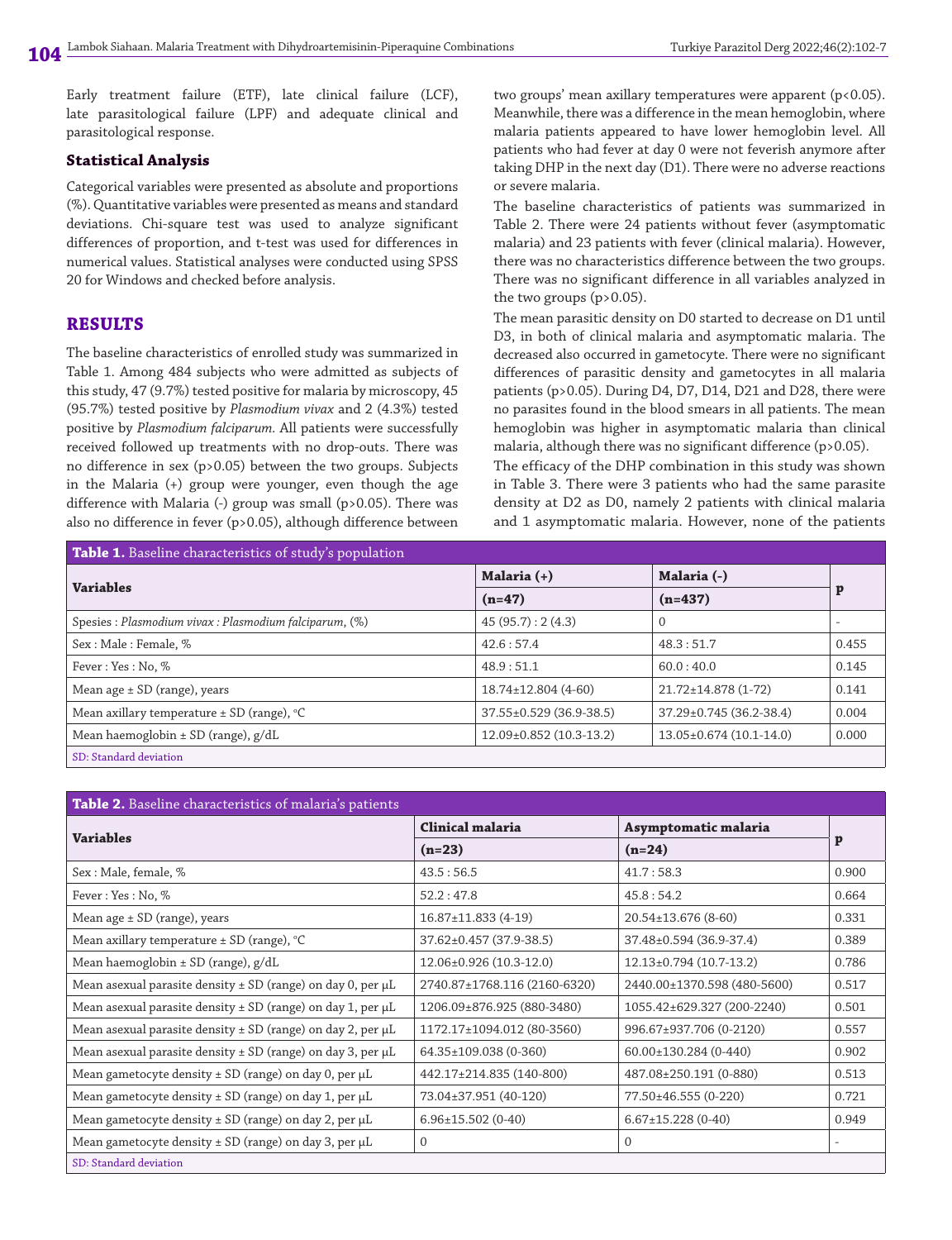had a higher parasite density at D2 than in D0. However, it was found that many patients had a higher density of parasite D2 than D1.

Meanwhile, it was found that one patient had a parasite density greater at D3 than 25% D0 density. Technically, this indicates early failure of treatment. At that time, the patient was unwilling to start second-line treatment. Interestingly, on the  $4<sup>th</sup>$  day of blood tests, parasites were no longer found. the same results were obtained at the next examination. Up to follow-up on day 28, there was no finding of treatment failure, neither LCF nor LPF.

## **DISCUSSION**

The main issue at the moment is malaria elimination. Efforts that have been made include improving the quality of diagnosis and evaluating the efficacy of treatment. The efficacy of antimalarials is assessed by the reduced density of plasmodium in the blood after antimalarial administration accompanied by the disappearance of clinical signs and symptoms of malaria. Decrease in drug efficacy can occur due to resistance. Antimalarial resistance occurs due to inadequate use of drugs, either due to insufficient doses or due to incomplete treatment. Early detection of decreased drug efficacy can prevent drug resistance*.*

DHP is the foremost ACT for uncomplicated malaria in many countries, including Indonesia. Dihydroartemisinin is one of the highly active artemisinin derivatives and the main *in vivo* metabolite of artesunate or artemeter. Piperaquine is bisquinoline which maintains activity against chloroquine resistant *Plasmodium*. Both drugs are very active against the asexual stage of *Plasmodium* (8). In general, therapeutic efficacy studies on DHP have shown good results for malaria infection, as well as the posttreatment prophylactic effect of delaying reinfection (4,9,10).

This study did not find any differences in the characteristics of both the malaria and non-malaria groups, as well as in the clinical malaria and asymptomatic malaria groups. Hemoglobin levels in malaria patients appear to be lower. This is consistent with the pathogenesis of malaria, although there was no significant difference in hemoglobin levels between clinical malaria and asymptomatic malaria groups. Body temperature above 37.5  $\degree$ C can still be used as an initial screening for malaria (p<0.05), although this variable cannot differentiate between clinical malaria patients and asymptomatic malaria (p>0.05). This

suggests that microscopic examination is the standard for the diagnosis of malaria.

Several studies have reported the side effects of the drugs, which are nausea, diarrhea, and vomiting. Other side effects reported are anemia, dizziness, coughing and difficulty of sleeping (11- 13). Although there is no evidence of cardiotoxicity, piperaquine can make the QT interval lengthen (14-16). This combination should also get serious attention when given to patients with age over 70 years, body weight <5 kg, and liver and kidney disorders (15,16).

This study actually also observed at adverse events, adherence, fever clearance time and parasite clearance time as indicators of treatment. Adverse events were assessed by direct interview. Adverse events were defined as a condition of any unfavorable, unintended sign, symptom, syndrome or disease that develops or worsens concomitant with the use of study medicines, regardless of whether it is related to the study medicines. But throughout the observations in this study, there were no adverse events of the drugs that bothered the patients, so all patients were adherent to taking medication according to the rules. The same results were obtained in several other studies (17-20).

By 24 hours after treatment, all of the patients were afebrile. Therefore, the time needed to relieve fever is around 24 hours. Other studies have also found a fast fever-reducing effect on DHP (6,17,18). Measurement of parasite clearance time cannot be done because the patient was only willing to draw blood once a day. Even the calculation of parasite density every day cannot be done exactly per 24 hours. However, asexual parasites were no longer seen in 2 patients (4.3%) in D2, 13 patients (27.7%) in D3 and 32 patients (68%) in D4, respectively. Meanwhile, gametocytes were no longer seen in 2 patients (4.3%) in D2, 13 patients (27.7%) in D3 and 32 patients (68%) in D4, respectively.

This study found an interesting phenomenon, namely fluctuation in parasite density after treatment. Parasitic density is expected to decrease gradually from the start of treatment (D0) until all parasites are gone on the third day after treatment (D3). However, this study found the same parasite density in D2 as D0 in 3 patients (3/47; 6.38%). It was even found that 20 people (20/47; 42.55%) had a greater parasite density in D2 compared to D1. Parasite was still found in D3 in 16 people (16/47; 34.04%).

This result is different from several other studies which found that asexual parasite disappearance in some patients started in D1 and disappeared completely in D3 (17,21). However, these

| Table 3. Outcomes of malaria's patients treated with DHP       |                  |                      |  |  |  |
|----------------------------------------------------------------|------------------|----------------------|--|--|--|
|                                                                | Clinical malaria | Asymptomatic malaria |  |  |  |
| <b>Characteristics</b>                                         | $(n=23)$         | $(n=24)$             |  |  |  |
| <b>Early treatment failure, ratio</b>                          | 1/47             |                      |  |  |  |
| Asexual parasite density on day 0< day 1, ratio                | $\mathbf{0}$     | $\Omega$             |  |  |  |
| Asexual parasite density on day 0= day 2, ratio                | 2/23             | 1/24                 |  |  |  |
| Asexual parasite density on day 0< day 2, ratio                | $\Omega$         | $\Omega$             |  |  |  |
| Asexual parasite density on day 1< day 2, ratio                | 13/23            | 7/24                 |  |  |  |
| Asexual parasite density on day 3>0 per µL, ratio              | 11/23            | 5/24                 |  |  |  |
| Asexual parasite density on day 3≥25% of count on day 0, ratio | $\mathbf{0}$     | 1/24                 |  |  |  |
| Late clinical failure, ratio                                   | $\Omega$         |                      |  |  |  |
| Late parasitological failure, ratio                            | $\Omega$         |                      |  |  |  |
| Adequate clinical and parasitological response rate, ratio     | 46/47            |                      |  |  |  |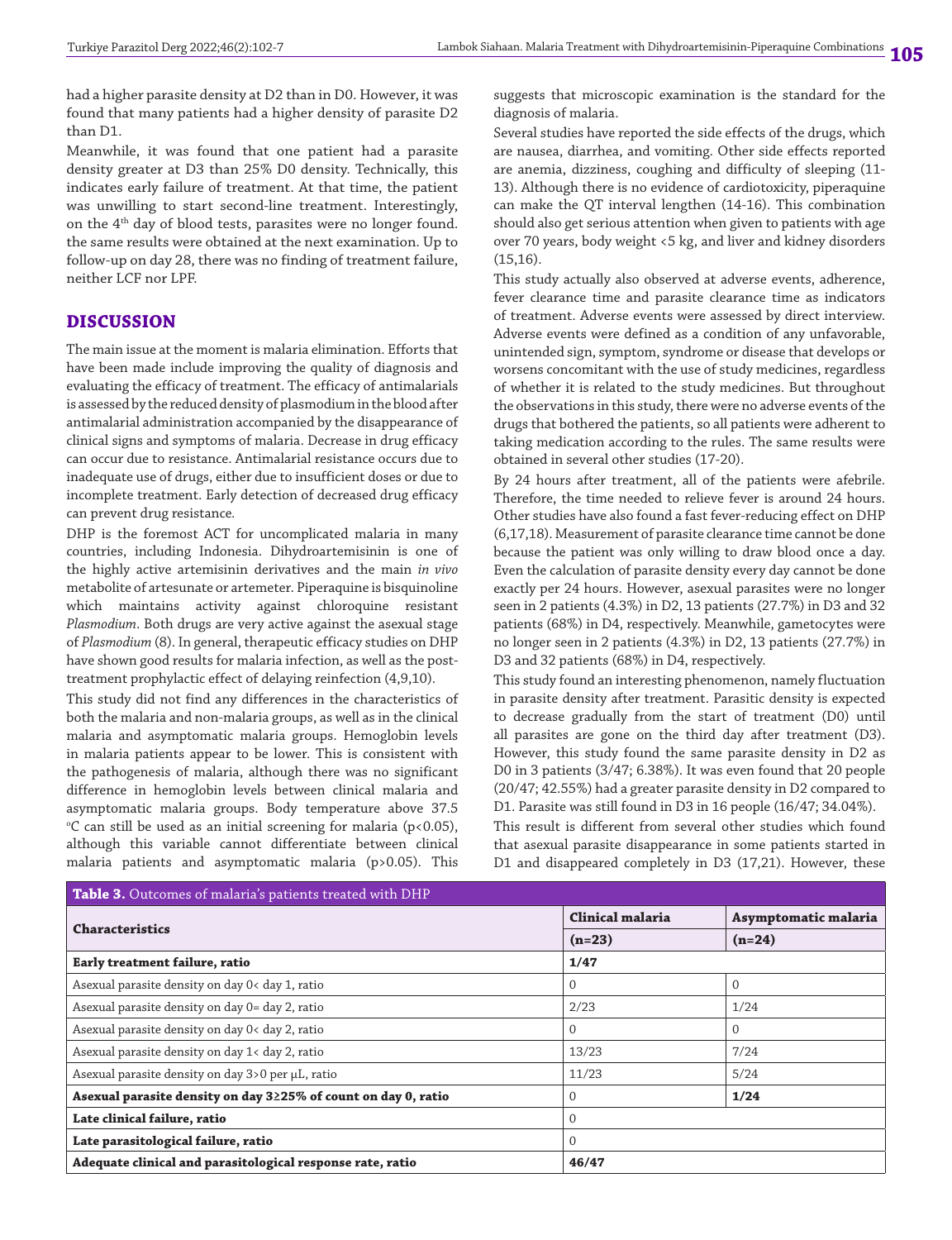results differ from the decrease in the number of sexual parasites (gametocytes), where gametocytes begin to disappear in D3 (21) and have not even shown a decrease up to D7 (17).

In this study, a once per day, 3-dose treatment of DHP was a simple, highly efficacious, and generally well-tolerated treatment for uncomplicated malaria, even one of them had a density greater than 25% density at D0. Results of this study clearly indicate that DHP is still highly effective (46/47 or 97.87%).

The treatment efficacy in this study was still good, even the efficacy was still above 95%. The same results were found in several studies (6,8,18,19,22-26). Some studies have even stated that giving this combination of drugs can reduce recurrence by up to 42 days (24,27). The results of this study can also provide an idea that the level of patient compliance in the treatment process is still good. This is important to note because patient adherence to treatment greatly affects the efficacy of the drug (24).

### **CONLUSION**

This study found one patient who was categorized as ETF, who needs serious attention. This information reflects a possible decrease in the ability of antimalarials to eliminate parasites in the patient's blood. This can be seen from the fluctuation of parasite density after antimalarial administration. A decrease in the ability of these drugs can indicate an early sign of drug resistance. For this reason, an effort is needed to determine what risk factors affect the density fluctuation of the parasite so the drug resistance process can be prevented.

Observation of drug efficacy is one part of many efforts needed to break the chain of malaria transmission. One of the inhibitors of the malaria elimination process is the occurrence of antimalarial resistance. Observation of early signs of drug resistance in primary care, is the answer for malaria elimination.

#### **ACKNOWLEDGMENTS**

This research was funded by Ministry of Research, Technology and Higher Education through Research Institute, Universitas Sumatera Utara. We thank the health workers in health care services in Batubara district, and also to the holders of the malaria program in Batubara district, North Sumatera. We also thank all the participants in this study.

#### **\*Ethcis**

**Ethics Committee Approval:** This study was approved by the Health Research Ethical Committee, Medical Faculty, Universitas Sumatera Utara (decision number: 262/KOMET/FK USU/2015).

**Informed Consent:** Each participant was clearly informed about the objective of the study, and verbal permission from the head of each household was obtained.

**Peer-review:** Externally and internally peer-reviewed.

**Financial Disclosure:** The author declared that this study received no financial support.

#### **REFERENCES**

- 1. World Health Organization. Guidelines for The Treatment of Malaria. Geneva. 2015.
- 2. World Health Organization. Antimalarial Drug Combination Therapy.

Report of a WHO Technical Consultation. World Health Organization. Geneva. 2001.

- 3. Thwing JI, Odero CO, Odhiambo FO, Otieno KO, Kariuki S, Ord R, et al. Invivo efficacy of amodiaquine-artesunate in children with uncomplicated Plasmodium falciparum malaria in western Kenya. Trop Med Int Health 2009; 14: 294-300.
- 4. Hasugian AR, Purba HL, Kenangalem E, Wuwung RM, Ebsworth EP, Maristela R, et al. Dihydroartemisinin-piperaquine versus artesunateamodiaquine: superior efficacy and posttreatment prophylaxis against multidrug-resistant Plasmodium falciparum and Plasmodium vivax malaria. Clin Infect Dis 2007; 44: 1067-74.
- 5. Siahaan L, Yuniarti T, Juliani I, Darmawan P. PerbandinganBeberapaKombinasi Artesunate Pada Pengobatan Malaria Falciparum TanpaKomplikasi. Simposium Nasional Parasitologi Dan PenyakitTropis. Denpasar, 25-26 Agustus 2007.
- 6. Tjitra E, Delima D, Hasugian AR, Siswantoro H, Avriana R, Sampurno OD. Efficacy and safety of dihydroartemisinin-piperaquine in Indonesia children infected with uncomplicated Plasmodium falciparum and Plasmodium vivax, Paediatrica Indonesiana 2011; 51: 351-60.
- 7. World Health Organization. Monitoring Antimalarial Drug Resistance. Report of a WHO Consultation. Geneva 2001: 9-21.
- 8. Ashley EA, McGready R, Hutagalung R, Phaiphun L, Slight T, Proux S, et al. A randomized, controlled study of a simple, once-daily regimen of dihydroartemisinin-piperaquine for the treatment of uncomplicated, multidrug-resistant falciparum malaria. Clin Infect Dis 2005; 41: 425-32.
- 9. Ratcliff A, Siswantoro H, Kenangalem E, Maristela R, Wuwung RM, Laihad F, et al. Two fixed-dose artemisinin combinations for drugresistant falciparum and vivax malaria in Papua, Indonesia: an open-label randomised comparison. Lancet 2007; 369: 757-65.
- 10. Pasaribu AP, Chokejindachai W, Sirivichayakul C, Tanomsing N, Chavez I, Tjitra E, et al. A randomized comparison of dihydroartemisininpiperaquine and artesunate-amodiaquine combined with primaquine for radical treatment of vivax malaria in Sumatera, Indonesia. J Infect Dis 2018; 208: 1906-13.
- 11. Krudsood S, Looareesuwan S, Tangpukdee N, Wilairatana P, Phumratanaprapin W, Leowattana W, et al. New fixed-dose artesunatemefloquine formulation against multidrug-resistant Plasmodium falciparum in adults: a comparative phase IIb safety and pharmacokinetic study with standard-dose nonfixed artesunate plus mefloquine. Antimicrob Agents Chemother 2010; 54: 3730-7.
- 12. Mwesigwa J, Parikh S, McGee B, German P, Drysdale T, Kalyango JN, et al. Pharmacokinetics of artemether-lumefantrine and artesunateamodiaquine in children in Kampala, Uganda. Antimicrob Agents Chemother 2010; 54: 52-9.
- 13. Sirivichayakul C, Sabchareon A, Pengsaa K, Thaiarporn I, Chaivisuth A, Na-Bangchang K, et al. Comparative study of the effectiveness and pharmacokinetics of two rectal artesunate/oral mefloquine combination regimens for the treatment of uncomplicated childhood falciparum malaria. Ann Trop Paediatr 2007; 27: 17-24.
- 14. Stepniewska K, Taylor W, Sirima SB, Ouedraogo EB, Ouedraogo A, Gansané A, et al. Population pharmacokinetics of artesunate and amodiaquine in African children. Malar J 2009; 8: 200.
- 15. German PI, Aweeka FT. Clinical pharmacology of artemisinin-based combination therapies. Clin Pharmacokinet 2008; 47: 91-102.
- 16. Karunajeewa H, Lim C, Hung TY, Ilett KF, Denis MB, Socheat D, et al. Safety evaluation of fixed combination piperaquine plus dihydroartemisinin (Artekin) in Cambodian children and adults with malaria. Br J Clin Pharmacol 2004; 57: 93-9.
- 17. Wang Y, Yang Z, Yuan L, Zhou G, Parker D, Lee MC, et al. Clinical Efficacy of Dihydroartemisinin-Piperaquine for the Treatment of Uncomplicated Plasmodium falciparum Malaria at the China-Myanmar Border. Am J Trop Med Hyg 2015; 93: 577-83.
- 18. Zwang J, Ashley EA, Karema C, D'Alessandro U, Smithuis F, Dorsey G, et al. Safety and efficacy of dihydroartemisinin-piperaquine in falciparum malaria: a prospective multi-centre individual patient data analysis. PLoS One 2009; 4: e6358.
- 19. Myint HY, Ashley EA, Day NP, Nosten F, White NJ. Efficacy and safety of